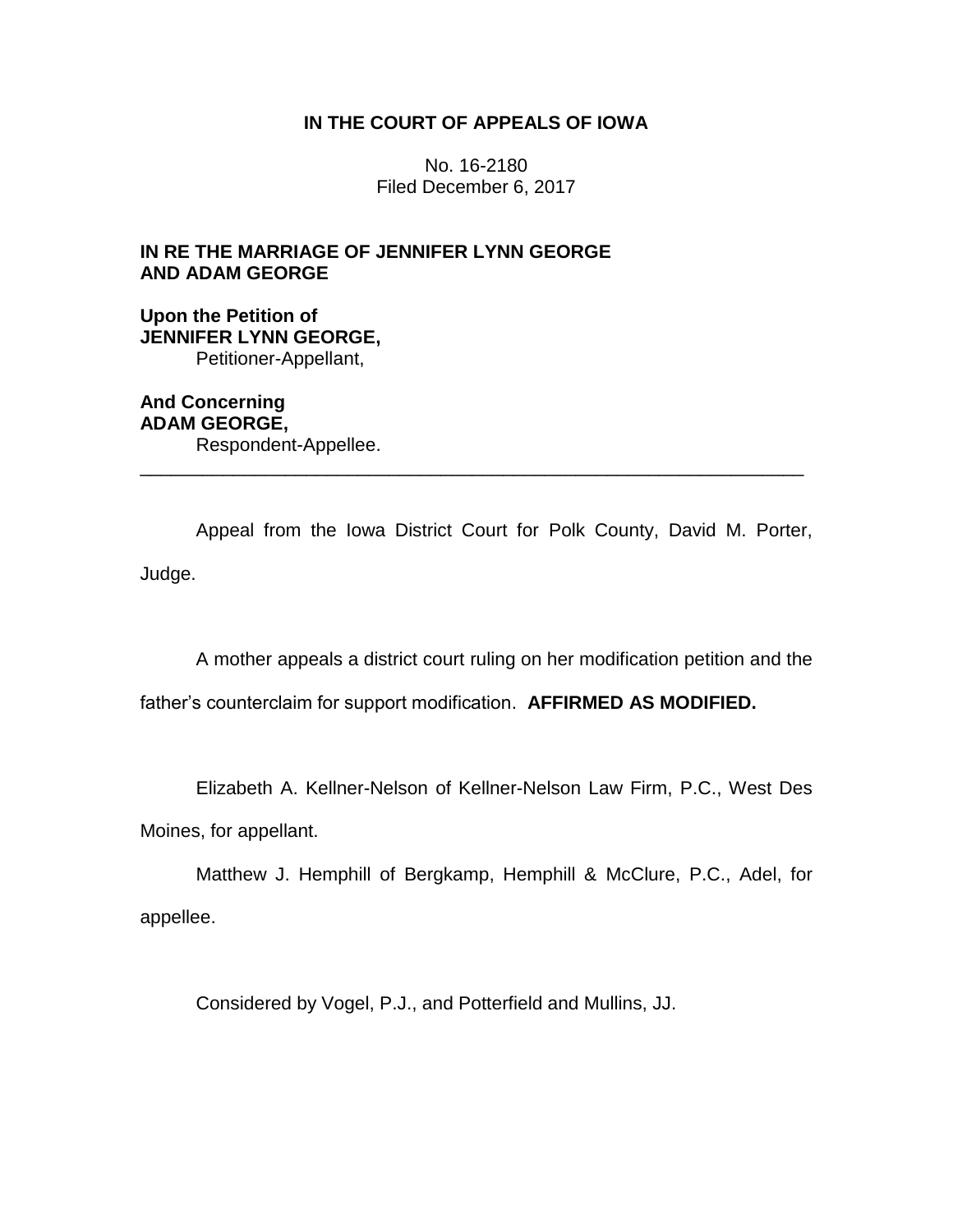### **MULLINS, Judge.**

Jennifer George appeals a district court ruling on her modification petition. The district court made limited modifications to the visitation schedule and modified the child-support award using Jennifer's earning capacity and Adam George's actual earnings. Jennifer argues the visitation schedule should be further modified for purposes of consistency and the child-support modification resulted in substantial injustice. Adam argues the modification petition was correctly denied and the child support award was correctly modified.

### **I. Background Facts and Proceedings**

Jennifer and Adam were married for nearly twelve years. The parties share two children, born in 2005 and 2009. Jennifer and the parties' two children moved to Iowa in March 2013, and have lived with Jennifer's parents since relocation. The parties dissolved their marriage by stipulation entered on July 3, 2013, in Harris County, Texas. Adam moved to Iowa in July 2013, shortly after the dissolution. Adam married his current wife, Elizabeth, in November 2014.

Jennifer became a licensed teacher in Iowa in 2001 and was relicensed upon her return to Iowa in 2013. Although Jennifer did not work outside the home for the last three to four years of the parties' marriage, she is now employed as a substitute teacher in the West Des Moines School District. Jennifer also works part-time at her church and as a server at a restaurant. During the marriage, Adam worked as a pilot for ExpressJet. He began working for Spirit Airlines in February 2015. This change resulted in a salary reduction of more than \$38,000.00 for two consecutive years. Elizabeth is a business analyst at Mercer.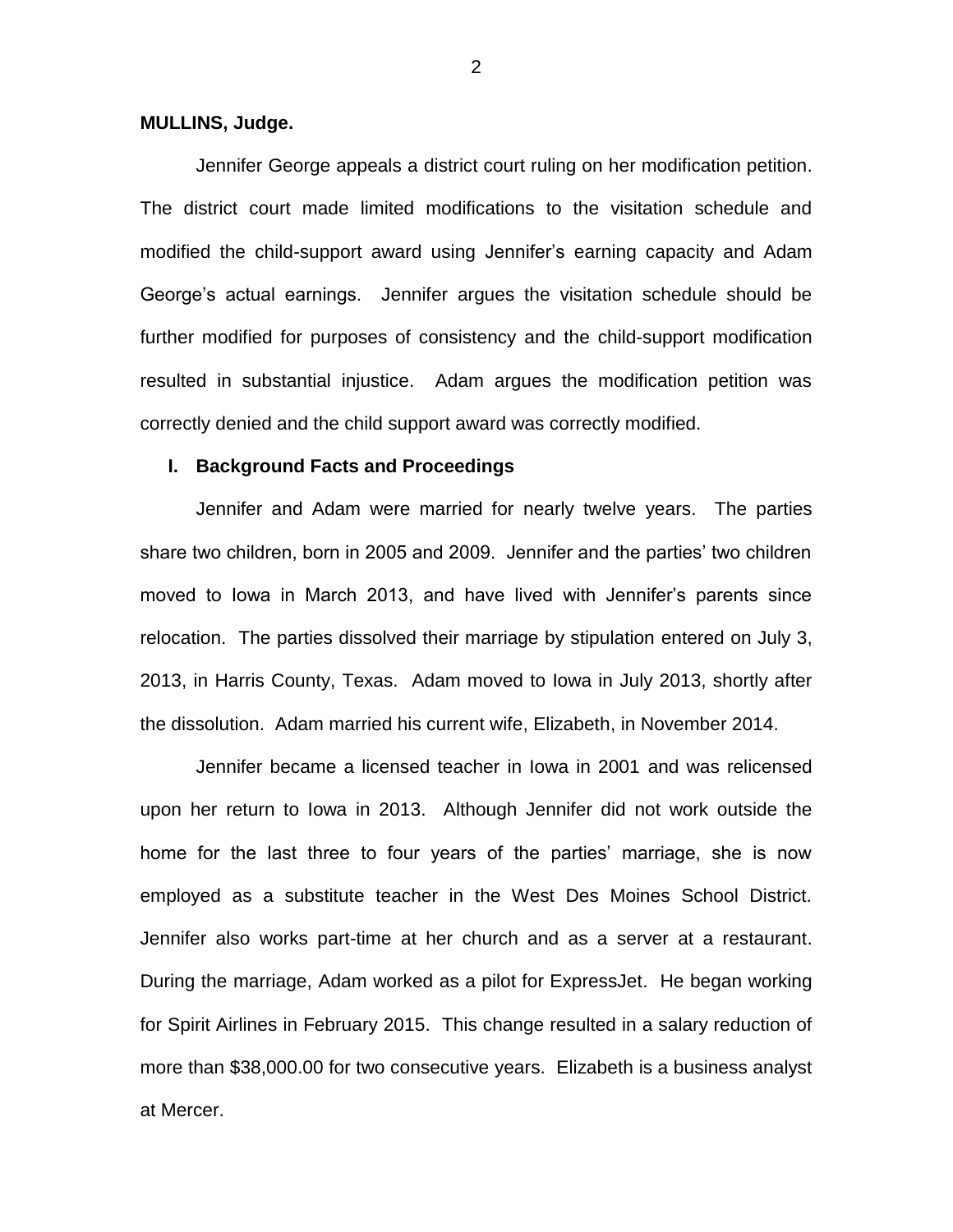Jennifer filed a petition to modify the original decree on May 6, 2014. She requested the court to modify the visitation schedule from a non-traditional system of Adam choosing certain times when he is not working to a traditional, every-other-weekend visitation schedule. Jennifer made a number of other claims for a more structured visitation schedule, including a right of first refusal provision for any time a parent cannot exercise visitation and a requirement that the children be with the parent, not "girlfriends, step-parents or random babysitters." Adam argued no significant changes had occurred to warrant visitation modification that had not been within the contemplation of the court that entered the original decree. Adam counter-claimed for a reduction in his child support based on a substantial and material change in circumstances of more than ten percent in the amount he should be required to pay. He made other claims including, but not limited to, a proposed requirement that the parents agree on all medical, mental health, and chiropractic care, and extracurricular sports and clarification on claiming the children for tax purposes.

The district court found substantial and material changes in circumstances had occurred regarding the visitation schedule since the entry of the dissolution decree. The court also found a substantial and material change in circumstances had occurred "in that Respondent's child support obligation does vary by 10% and should be and is hereby modified pursuant to lowa Code  $\S$  598.21(C)(2)(A) [(2014)]." The district court modified the visitation provisions by removing veto power on parenting time, and concluded that the variable nature of Adam's work hours made the schedule proposed by Jennifer impractical. The holiday schedule was also modified because the court found it was "in the children[s']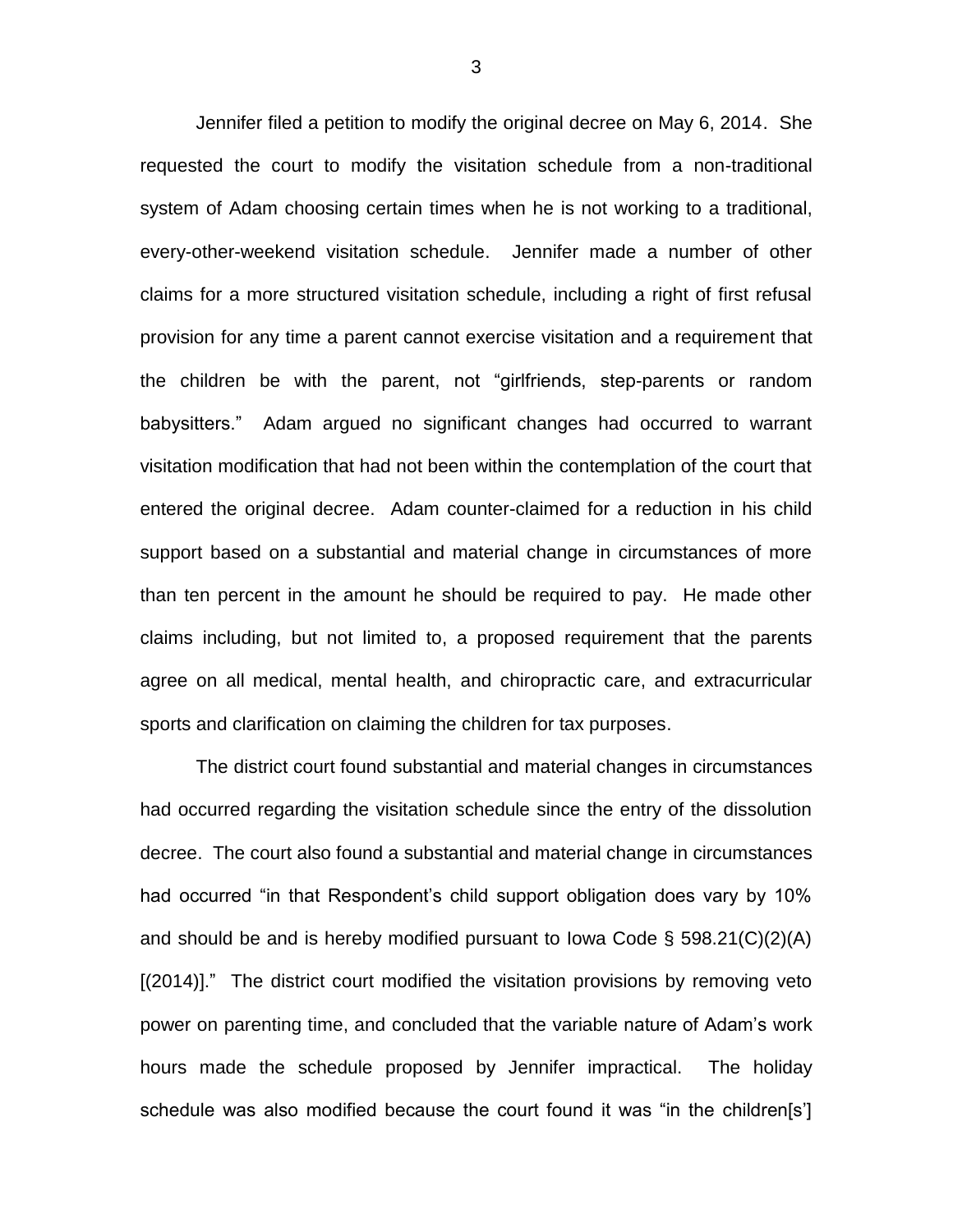best interest to be with either [Jennifer] or [Adam] on holidays and special occasions." Adam's child support was reduced as of January 1, 2017, from \$1144.84 to \$526.46, and would raise to \$700.76 as of March 1, 2017, based on Adam's expected raise in income.

Jennifer appeals.

### **II. Standard of Review**

Review is de novo, in which we examine the entire record anew. Iowa R. App. P. 6.907; *In re Marriage of Steenhoek*, 305 N.W.2d 448, 452 (Iowa 1981). Weight is given to factual findings of the trial court, especially when concerning the credibility of witnesses, but we are not bound by those findings.<sup>1</sup> Nicolou v. *Clements*, 516 N.W.2d 905, 906 (Iowa Ct. App. 1994).

### **III. Modification of Visitation**

 $\overline{a}$ 

Jennifer argues her request for a structured visitation schedule will not change the amount of time Adam spends with the children, but will simplify the schedule for the children. Jennifer notes three counselors have recommended a set schedule is in the children's best interests. Jennifer states that Adam's time is often selected on weekends, and includes a significant amount of time when he is traveling for work.<sup>2</sup> She argues a set schedule, one day a week and every other weekend, for Adam's visitation, would benefit the boys. Finally, Jennifer notes the Christmas-time schedule formulated by the district court has a two-hour

 $1$  The decree filed by the court made no credibility findings, and only limited facts. The decree did not separately state conclusions of law. *See* Iowa R. Civ. P. 1.904(1).

 $2$  Jennifer takes issue with Adam selecting visitation time when he is traveling for work. Jennifer alleges that during this time the children are with Elizabeth, not Adam, and the district court's removal of her veto power leaves her with no ability to override Adam's choice.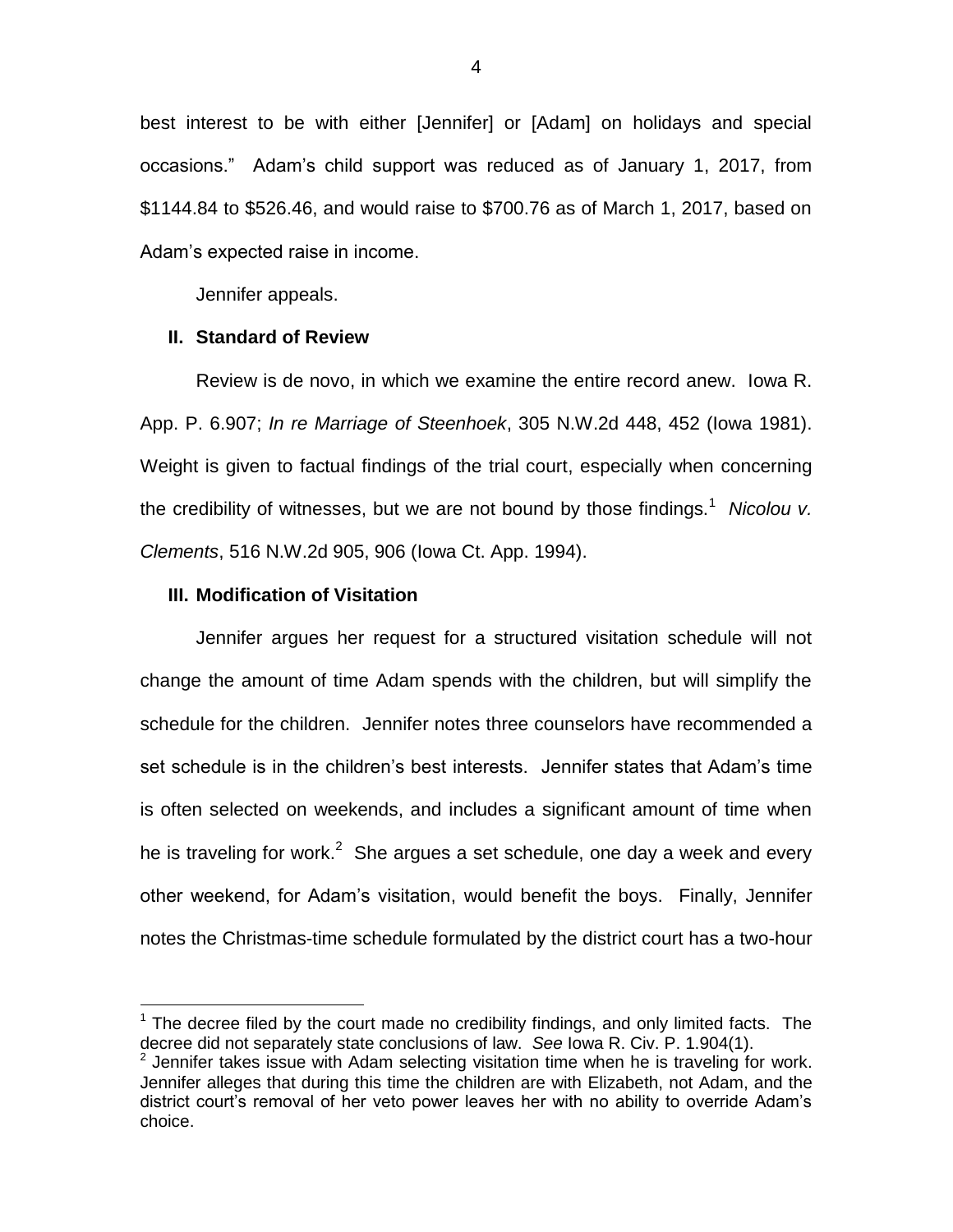overlap on Christmas Day. Jennifer asks that the overlap be changed so each day, Christmas Eve and Christmas Day, lasts from 10:00 a.m. until 10:00 a.m. the following day.

Adam argues the district court correctly found no material change in circumstances and therefore denied Jennifer's proposed visitation schedule and request for modification. $3$  Adam does not specifically resist Jennifer's request to clarify the overlapping Christmas hours.

Upon our review of the record, we find the overlapping time on Christmas Day is the result of a clerical error. We correct the Christmas Day time to December 25 at 12:00 p.m. to December 26 at 12:00 p.m. *Cf. In re Marriage of Hansen*, 733 N.W.2d 683, 703 (Iowa 2007) (correcting a clerical error).

To prevail on a petition to modify visitation, a "petitioner must show there has been a change of circumstances since the divorce decree." *Donovan v. Donovan*, 212 N.W.2d 451, 453 (Iowa 1973). "However as to modification of visitation rights as compared to custody changes the general rule is that much less extensive change of circumstances need be shown in visitation right cases." *Id.* Changes since entry of the original decree must be material changes. *In re Marriage of Salmon*, 519 N.W.2d 94, 95–96 (Iowa Ct. App. 1994). "Generally, a much less extensive change of circumstances need be shown in visitation rights cases." *In re Marriage of Jerome*, 378 N.W.2d 302, 305 (Iowa 1985). Courts should consider the best interests of the child, which "ordinarily requires

 $\overline{a}$ 

 $3$  This is incorrect. The district court ruling states in finding seven, "After hearing the statements of the parties, their witnesses, and counsel, and reviewing the exhibits presented by each party, the Court finds that there have been significant material changes in circumstances since the entry of the Dissolution of Marriage Decree concerning any change in the visitation schedule."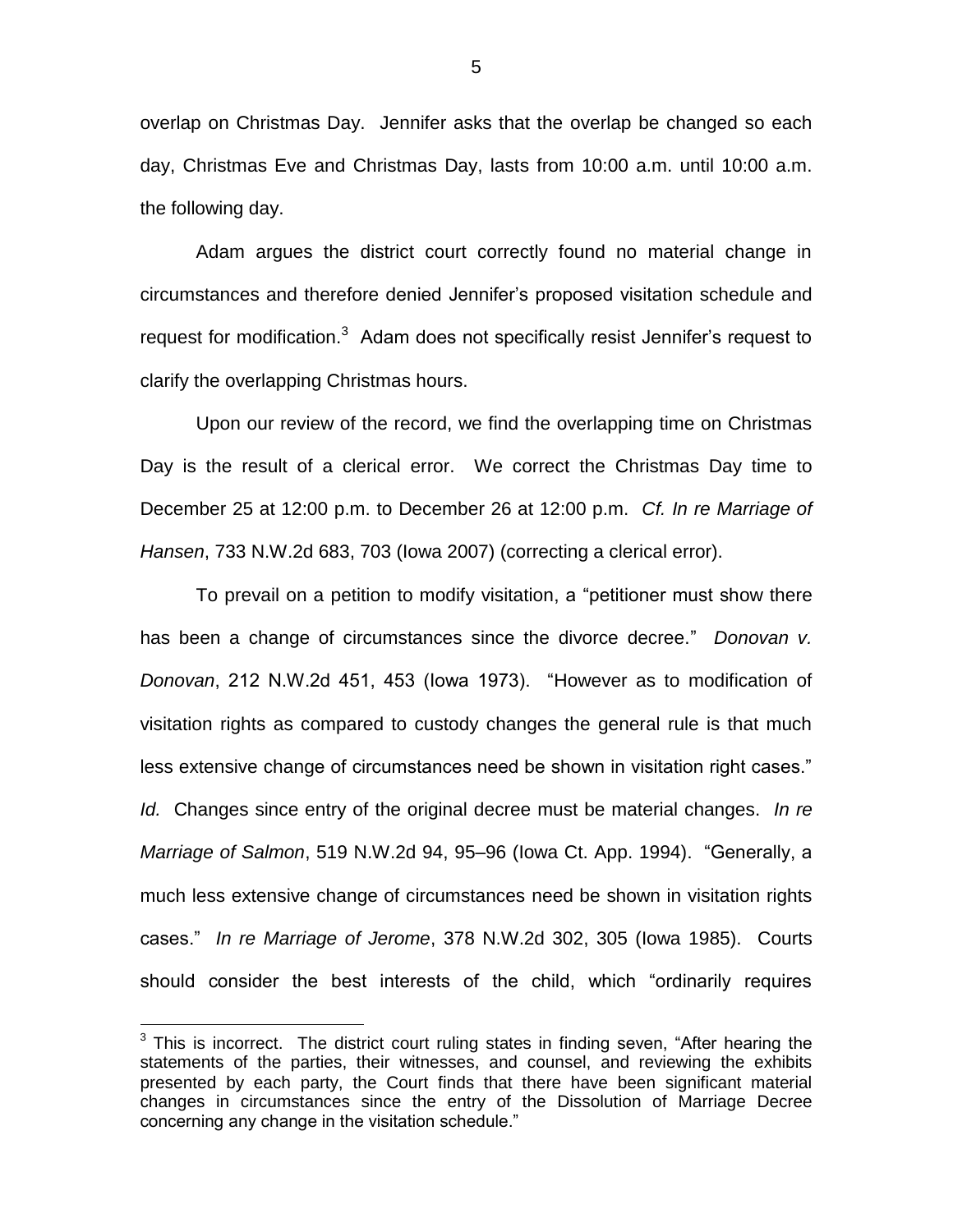continuing association with his noncustodial parent unless the contrary is clearly shown." *Donovan*, 212 N.W.2d at 453. Iowa courts consider a number of factors to rule on modification. *See, e.g.*, *Jerome*, 378 N.W.2d at 305–06 (weighing factors relating to the ability of both parents to work in a geographic area, history, and motivation of one parent to move the children out of the area); *Donovan*, 212 N.W.2d at 453 (considering the ages of the children, a parent's new-home environment, and a possibility of a better relationship being established between one parent and the children); *Nicolou*, 516 N.W.2d at 909 (relying on credibility determinations made by the district court regarding one parent who influenced negative feelings the child held for the other parent).

Jennifer's argument revolves around the unstructured and unpredictable nature of Adam's visitation time. Adam argues that, at the time of the original stipulation, his unpredictable schedule was the very reason for the unstructured visitation agreement, and was contemplated in the original decree. Although Adam changed employers after the entry of the original decree, he is still a pilot with a variable work schedule. The original decree describes the process for Adam to choose his visitation as follows:

Adam George shall provide a copy of his work schedule within 48 hours after receipt of his next month's schedule. For the months of January, February, March, April, May, September, and October of each year Adam George shall provide Jennifer George with notice of his 10 day selection possession period within 48 hours after receipt of his next month's work schedule.

It is apparent that the Texas court, and both parties, were well aware of the unstructured nature of Adam's work schedule. Thus, the unpredictability of visitation was something the original court understood and there has been no

6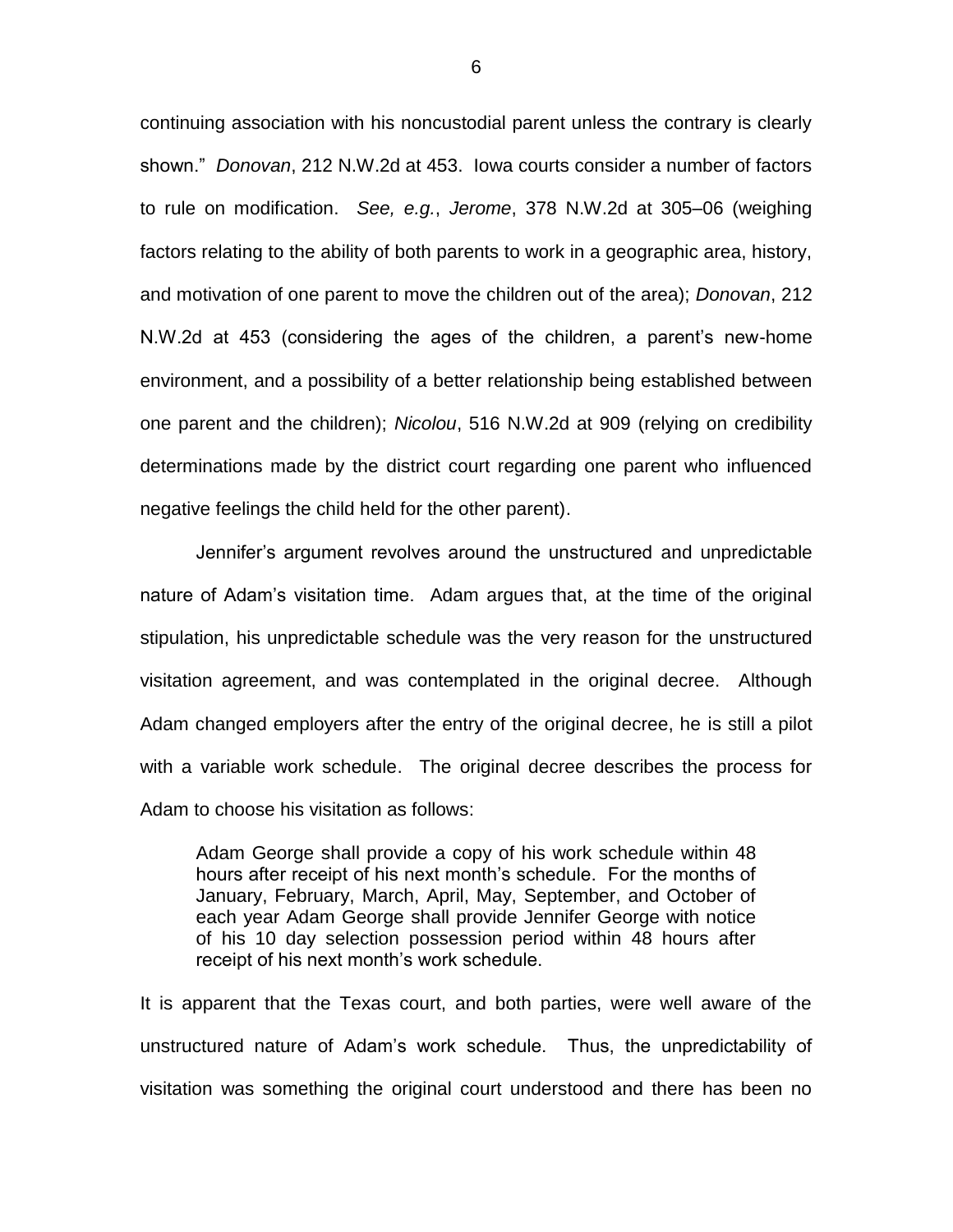material change in circumstances. Accordingly, we agree with the district court that, although material changes have occurred since the entry of the original stipulated decree to warrant the removal of both parents' veto power and specifically designate holiday time, the structured schedule Jennifer proposes would not better serve the best interests of the children.

## **IV. Child Support**

 $\overline{a}$ 

Jennifer argues the district court erred in imputing income to her, but not to Adam. $4$  She relies on Adam's voluntary employment change and resulting income reduction. She further argues the district court made no written finding that "if actual earning were used, substantial injustice would occur or adjustments would be necessary to provide for the needs of the child[ren] or do justice between the parties." Iowa Ct. R. 9.11(4). Jennifer argues she has never made the \$45,000.00 salary imputed to her and she is not intentionally underemployed. Ultimately, Jennifer argues child support should be calculated using her actual income of \$28,000.00.

<sup>&</sup>lt;sup>4</sup> Jennifer makes two more requests that are not resisted. Jennifer requests we correct the discrepancy between the dates the modified child support is to begin on pages two and eight of the district court order. On page two, the court found support should be modified to \$526.46 beginning January 1, 2017. On page eight, the court ordered the \$526.46 child support "shall commence on the first day of the month following entry of the Decree." The district court e-filed the modification order at 6:15 p.m. on November 30, 2016. We believe the page eight wording was boilerplate language, and the January 1, 2017, specific finding on page two was the true intent of the court and should control.

Jennifer also requests that the district court's failure to issue an income withholding order should be corrected and an amended order issued pursuant to Iowa Code 598.22(2). We find no record of this issue being raised before the district court. Accordingly, the issue has not been properly preserved for our review. *See Meier v. Senecaut*, 641 N.W.2d 532, 537 (Iowa 2002) ("It is a fundamental doctrine of appellate review that issues must ordinarily be both raised and decided by the district court before we will decide them on appeal."). Furthermore, there is no need for us to take action because Jennifer is free to request such an order from the district court at any time.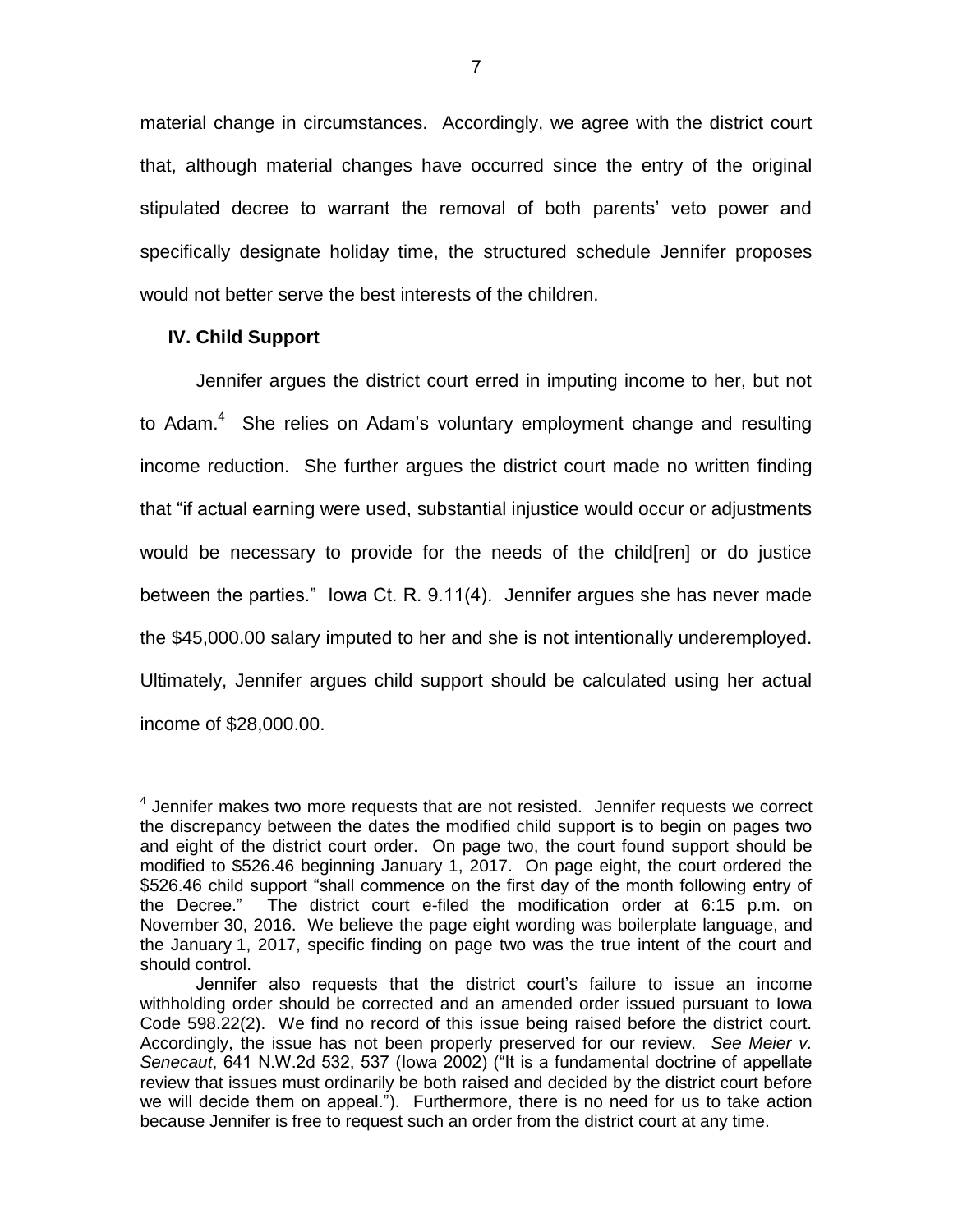Adam argues the district court correctly used Jennifer's earning capacity to calculate the child-support award. Adam relies on *In re Marriage of Hart*, in which this court concluded that a mother's decision to leave full-time employment and return to school was not made for the purpose of reducing her child-support obligation, and held the district court properly used her minimum income for the calculation. 547 N.W.2d 612, 615 (Iowa Ct. App. 1996); *see also In re Marriage of Blum*, 526 N.W.2d 164, 165–66 (Iowa Ct. App. 1994) (finding father had valid reason for resisting relocation to find a higher-paying job, and pay cut was neither self-inflicted nor voluntary).

The child support guidelines exist to "provide for the best interests of the children by recognizing the duty of both parents to provide adequate support for their children in proportion to their respective incomes." Iowa Ct. R. 9.3(1). The amount prescribed by application of the guidelines may be adjusted "upward or downward, however, if the court finds such adjustment necessary to provide for the needs of the children or to do justice between the parties under the special circumstances of the case." Iowa Ct. R. 9.4. When a noncustodial parent has more than 127 days of visitation per year, that parent will have a credit applied to their support obligation in compliance with Iowa Court Rule 9.9. If a court chooses to vary a custody award from application of the guidelines, it must issue a written finding stating the application would be unjust or inappropriate. Iowa Ct. R. 9.11. If that written finding is made, courts will consider voluntary unemployment or underemployment to impute income to a party to avoid substantial injustice or make necessary adjustments "to provide for the needs of the children." Iowa Ct. R. 9.11(4).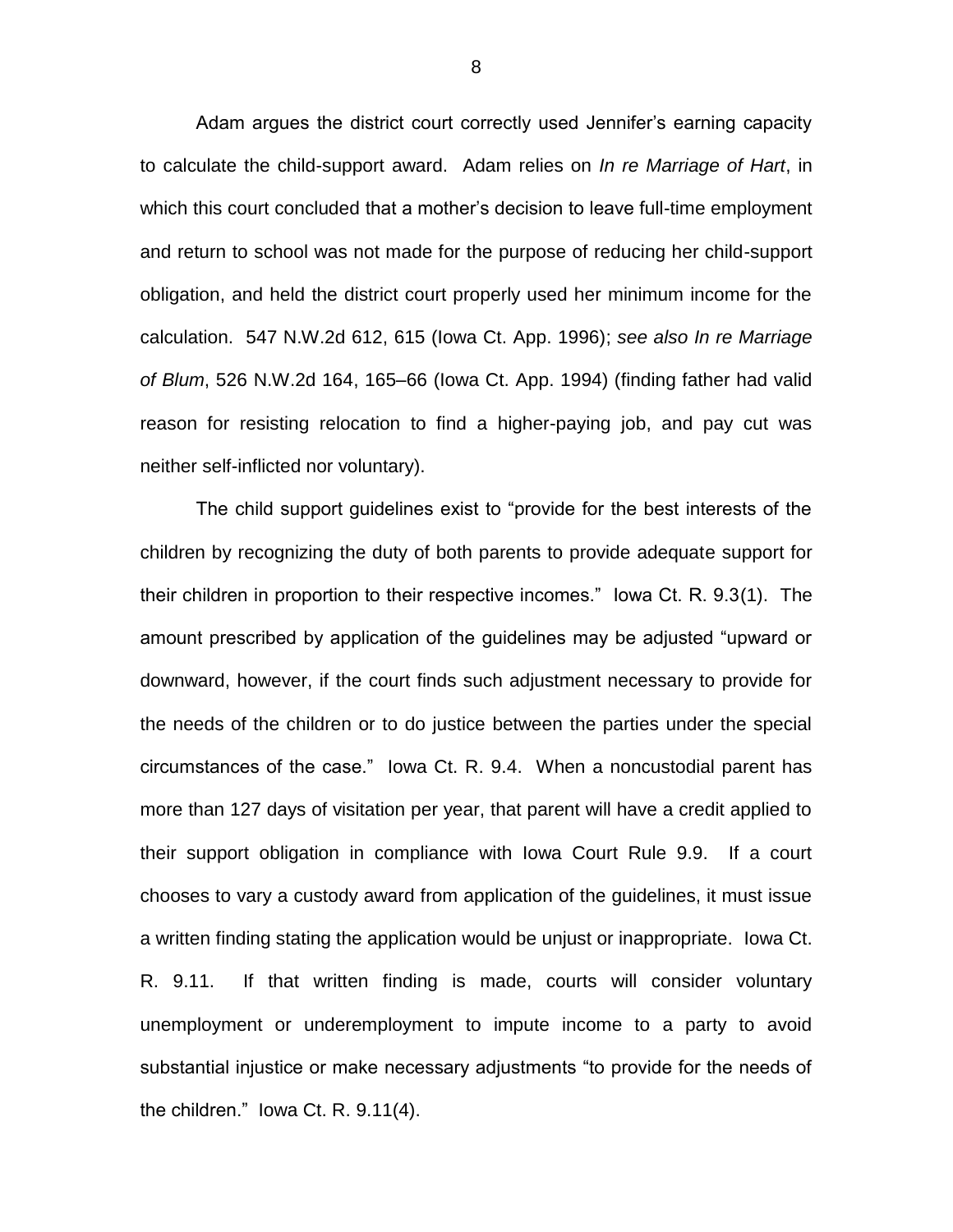To establish a claim for modification of child support, "some material and substantial change since the date of the decree must be shown in the circumstances of the parties, financial or otherwise, making it equitable that other or different terms be imposed." *Donovan*, 212 N.W.2d at 453. These may include "[c]hanges in the employment, earning capacity, income, or resources of a party." Iowa Code § 598.21C(1)(a). Courts will consider the factors listed in Iowa Code section 598.21C(1)(a)–(*l*). The moving party must establish substantial changes by a preponderance of the evidence. *In re Marriage of Michael*, 839 N.W.2d 630, 636 (Iowa 2013). The changes "must be permanent or continuous rather than temporary" and must not have been contemplated by the court entering the decree. *Id.* Additionally, "a substantial change in circumstances exists when the court order for child support varies by ten percent or more from the amount which would be due pursuant to the most current child support guidelines established . . . ." lowa Code § 598.21(C)(2)(a).

The original stipulated decree set Adam's child support obligation at \$1144.84 per month. The district court entered a finding based on Adam's testimony that his annual income is \$33,264.00, but would increase to \$62,208.00 as of February 2017. The district court found "a substantial and material change of circumstances in that [Adam]'s child support obligation does vary by 10% and should be and is hereby modified pursuant to Iowa Code § 598.21(C)(2)(a)." Adam's obligation was reduced to \$526.46, but increased to \$700.76 as of March 1, 2017. The district court also awarded Adam a twenty percent extraordinary visitation credit based on the visitation schedule.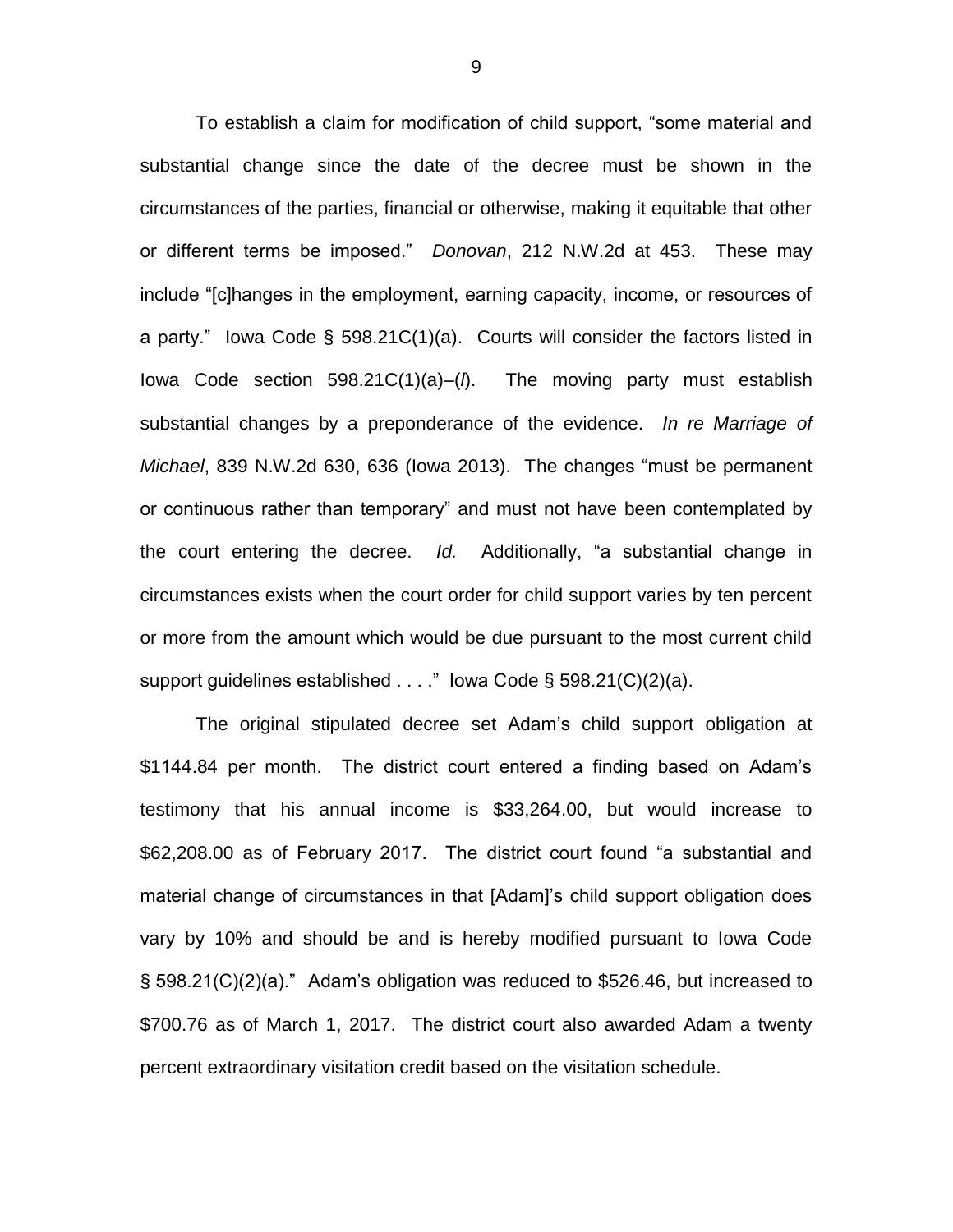On our review of the record, we agree with the district court that Adam's child support obligation under the original stipulated decree varies by more than ten percent of his obligation under the child support guidelines in effect at the time of the modification hearing and order. Accordingly, we agree with the district court that a substantial change in circumstances has occurred pursuant to Iowa Code section 598.21C(2)(a).

Adam testified that his move from Texas to Iowa and employment change were caused by a desire to live near his children and have a greater earning capacity in the long run. Iowa courts have held that income reductions with valid purpose or that are not aimed in bad faith at reducing a child support award may influence a court's modification determinations. *See Hart*, 547 N.W.2d at 614–15 (finding a mother's decision to leave the work force to return to college and earn a degree with greater income potential resulted in a proper award of support based on her minimal income not her earning potential); *Blum*, 526 N.W.2d at 165–66 (finding a father's lowered income due to a desire to live near his children combined with an involuntary reduction in pay did not result in substantial changes warranting child support modification). We find Adam's change of employment to be closer to where his children live was made in good faith, and his current employment status does not warrant denial of a finding of substantial change of circumstances.

Although Adam's probationary salary was temporary, his income as of February 2017 with Spirit Airlines was still less than the income he earned with ExpressJet. Furthermore, although Adam expects his income to increase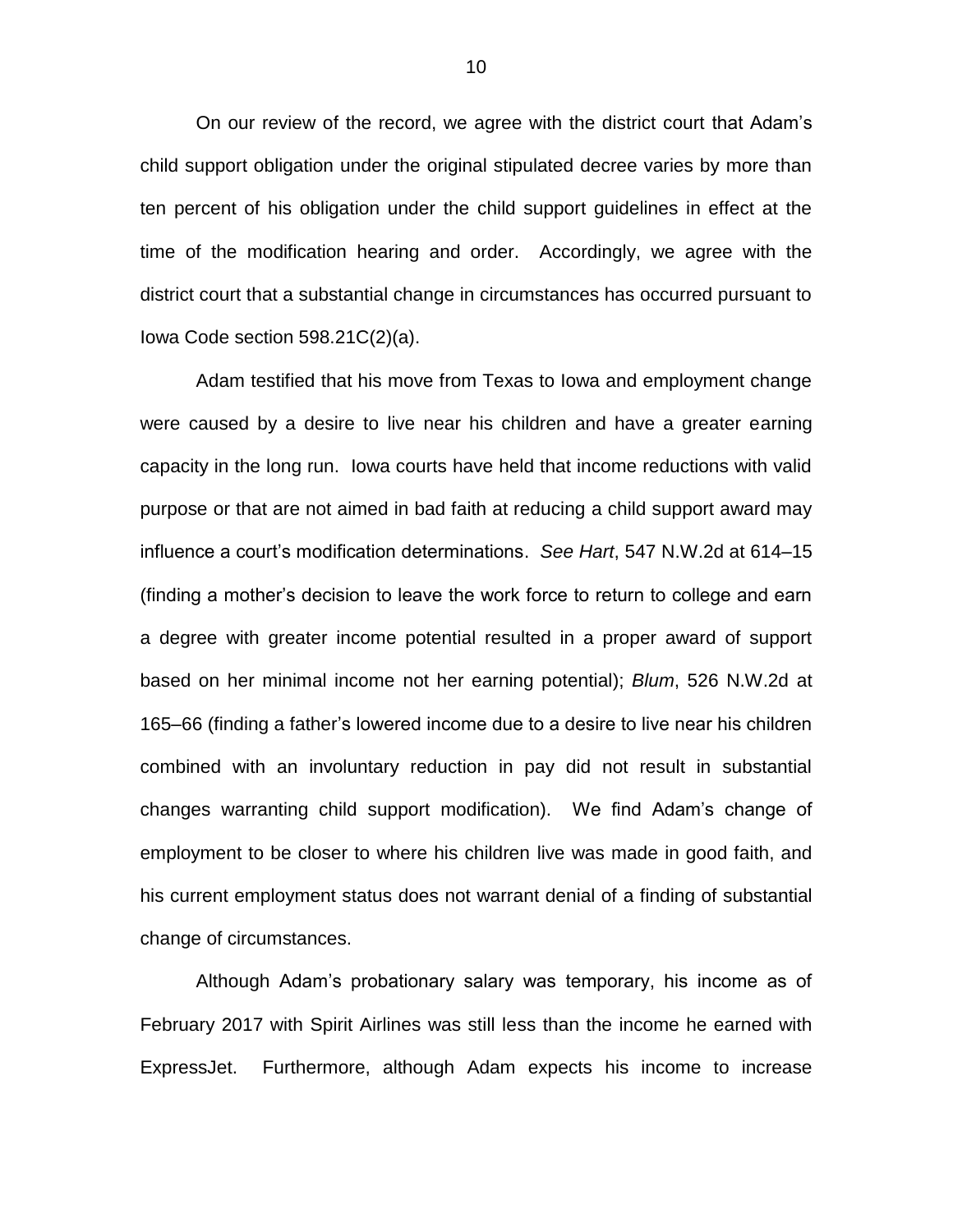throughout his tenure at Spirit, no schedule or specified date of increase is provided in the record. Thus, the income reduction is permanent.

We now consider whether the district court properly used Jennifer's earning capacity to calculate the modified child-support award.<sup>5</sup> There is a rebuttable presumption that the amount of child support resulting from application of the guidelines is correct. Iowa Ct. R. 9.4. While adjustments may be made, deviation from the guidelines is generally discouraged. *In re Marriage of Jones*, 653 N.W.2d 589, 593 (Iowa 2002). In determining whether to use a parent's actual income or earning capacity, a court may consider "whether the parent's inability to earn a greater income is self-inflicted or voluntary." *In re Marriage of McKenzie*, 709 N.W.2d 528, 533 (Iowa 2006).

In *McKenzie*, a father moved away from Iowa, where his children lived, to South Carolina to be with a girlfriend. *Id.* at 533. McKenzie had gainful employment in Iowa and no employment secured in South Carolina, and following a fruitless job search in South Carolina, took a job earning more than \$10,000.00 less than he earned in Iowa. *Id.* at 533–34. The *McKenzie* court ultimately calculated McKenzie's child-support award based on his earning capacity. *Id.* The court reasoned that McKenzie made a selfish, voluntary choice to move, regardless of his commitment to provide for the welfare of his child, and that using his actual earnings "would result in substantial injustice between the parties." *Id.*

 $\overline{a}$ 

 $5$  Jennifer correctly argues that a district court must make a written finding that "if actual earning were used, substantial injustice would occur or adjustments would be necessary to provide for the needs of the child[ren] or to do justice between the parties." Iowa Ct. R. 9.11(4). Although we do not have the benefit of such a finding, we will proceed with our de novo review of this issue.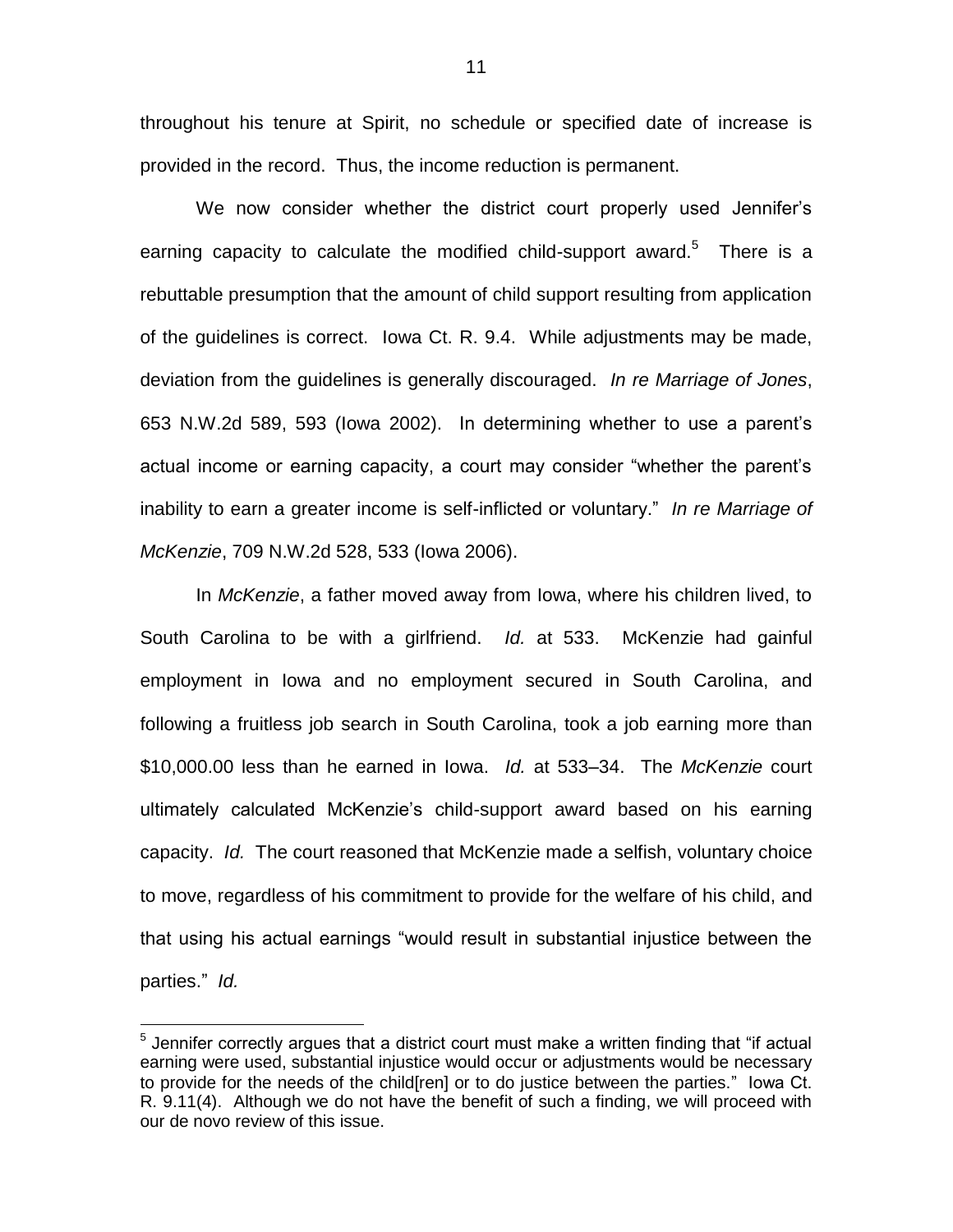Jennifer argues her employment as a substitute teacher allows her to save money by minimizing her child-care costs. She argues full-time employment as a teacher would result in her working more than sixty hours per week and would force her to seek, and pay for, child care. Jennifer also argues that she has never earned \$45,000 annually, and if the court wanted to use this number as her earning capacity, it should have also considered daycare costs.

We acknowledge that educators in Iowa often spend countless hours dedicated to the betterment of children. On our de novo review of the record, we find that the parties' children were eleven and seven years of age at the time of the modification order. Thus, full-time child care is limited because the children are school-age and spend a majority of the day in school. Furthermore, although some care or transportation may be needed before or after school, we cannot say that justifies Jennifer's voluntary decision to remain employed part-time for the purposes of a child-support award determination. Accordingly, we find no error in the district court's decision to use Jennifer's earning capacity rather than her actual income.

#### **V. Attorney Fees**

Both parties have requested an award of appellate attorney fees. Adam requests all of his incurred fees, and Jennifer requests \$4000.00. Both parties also requested attorney fees at the district court level, both of their requests were denied. Pursuant to Iowa Code section 598.36, attorney fees on modification may be awarded to a prevailing party at the court's discretion. On appeal, "attorney fees are not a matter of right, but rather rest in this court's discretion."